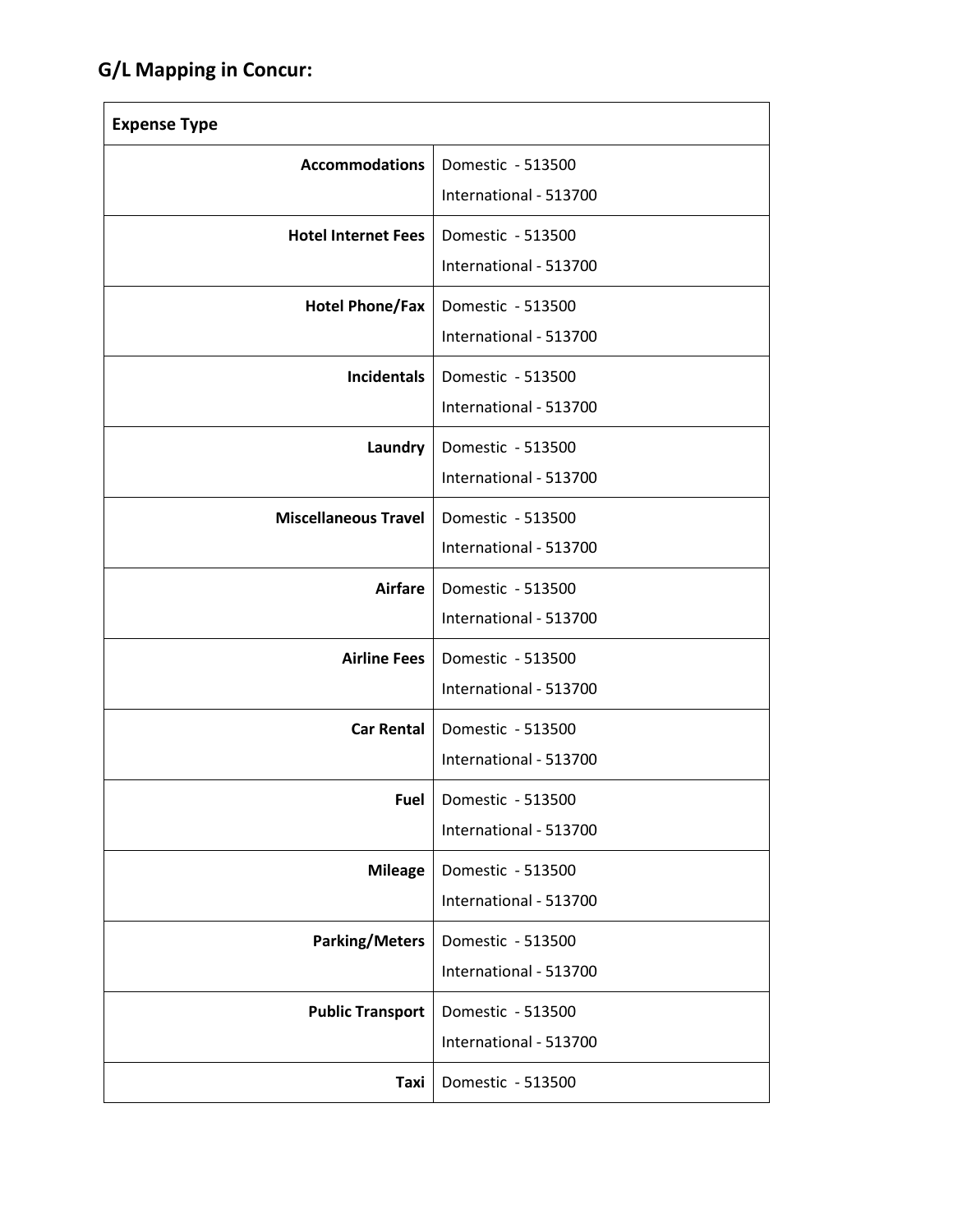|                                        | International - 513700                                                                                                                                                                                                                                                                                                                                                                                                                                                                                                                                                                                                 |
|----------------------------------------|------------------------------------------------------------------------------------------------------------------------------------------------------------------------------------------------------------------------------------------------------------------------------------------------------------------------------------------------------------------------------------------------------------------------------------------------------------------------------------------------------------------------------------------------------------------------------------------------------------------------|
| <b>Tolls/Road Charges</b>              | Domestic - 513500                                                                                                                                                                                                                                                                                                                                                                                                                                                                                                                                                                                                      |
|                                        | International - 513700                                                                                                                                                                                                                                                                                                                                                                                                                                                                                                                                                                                                 |
| Train                                  | Domestic - 513500                                                                                                                                                                                                                                                                                                                                                                                                                                                                                                                                                                                                      |
|                                        | International - 513700                                                                                                                                                                                                                                                                                                                                                                                                                                                                                                                                                                                                 |
| <b>Business Meals</b>                  | Domestic - 513500                                                                                                                                                                                                                                                                                                                                                                                                                                                                                                                                                                                                      |
|                                        | International - 513700                                                                                                                                                                                                                                                                                                                                                                                                                                                                                                                                                                                                 |
|                                        | Group meals taken on behalf of university<br>business.                                                                                                                                                                                                                                                                                                                                                                                                                                                                                                                                                                 |
| <b>Meals</b>                           | Domestic - 513500                                                                                                                                                                                                                                                                                                                                                                                                                                                                                                                                                                                                      |
|                                        | International - 513700                                                                                                                                                                                                                                                                                                                                                                                                                                                                                                                                                                                                 |
|                                        | Individual meals only.                                                                                                                                                                                                                                                                                                                                                                                                                                                                                                                                                                                                 |
| <b>Office Supplies</b>                 | 510030 [Domestic and International]                                                                                                                                                                                                                                                                                                                                                                                                                                                                                                                                                                                    |
| Printing/Photocopying/Stationary       | 510030 [Domestic and International]                                                                                                                                                                                                                                                                                                                                                                                                                                                                                                                                                                                    |
| <b>Currency Exchange Fees</b>          | Domestic - 513500                                                                                                                                                                                                                                                                                                                                                                                                                                                                                                                                                                                                      |
|                                        | International - 513700                                                                                                                                                                                                                                                                                                                                                                                                                                                                                                                                                                                                 |
| <b>Passport/Visa Fees</b>              | Domestic - 513500                                                                                                                                                                                                                                                                                                                                                                                                                                                                                                                                                                                                      |
|                                        | International - 513700                                                                                                                                                                                                                                                                                                                                                                                                                                                                                                                                                                                                 |
| <b>Books/Periodicals</b>               | 513200 [Domestic and International]                                                                                                                                                                                                                                                                                                                                                                                                                                                                                                                                                                                    |
| <b>Conference Registrations</b>        | 513900 [Domestic and International]                                                                                                                                                                                                                                                                                                                                                                                                                                                                                                                                                                                    |
| Non Reimbursable/ Personal Expense     | To be used when a personal expense has<br>inadvertently been placed on the Travel Card.<br>When this expense type is utilized (in<br>conjunction with selecting the personal<br>expense checkbox within the line item)<br>Concur will deduct any personal expense<br>from the amount due to the employee for<br>out of pocket expenses. If the cost of the<br>personal expense placed on the Travel Card is<br>greater than the total due to the employee<br>for out of pocket expenses the employee will<br>owe the university the difference (personal<br>card charge less the amount of out of pocket<br>expenses). |
| <b>Professional Subscriptions/Dues</b> | 513900 [Domestic and International]                                                                                                                                                                                                                                                                                                                                                                                                                                                                                                                                                                                    |